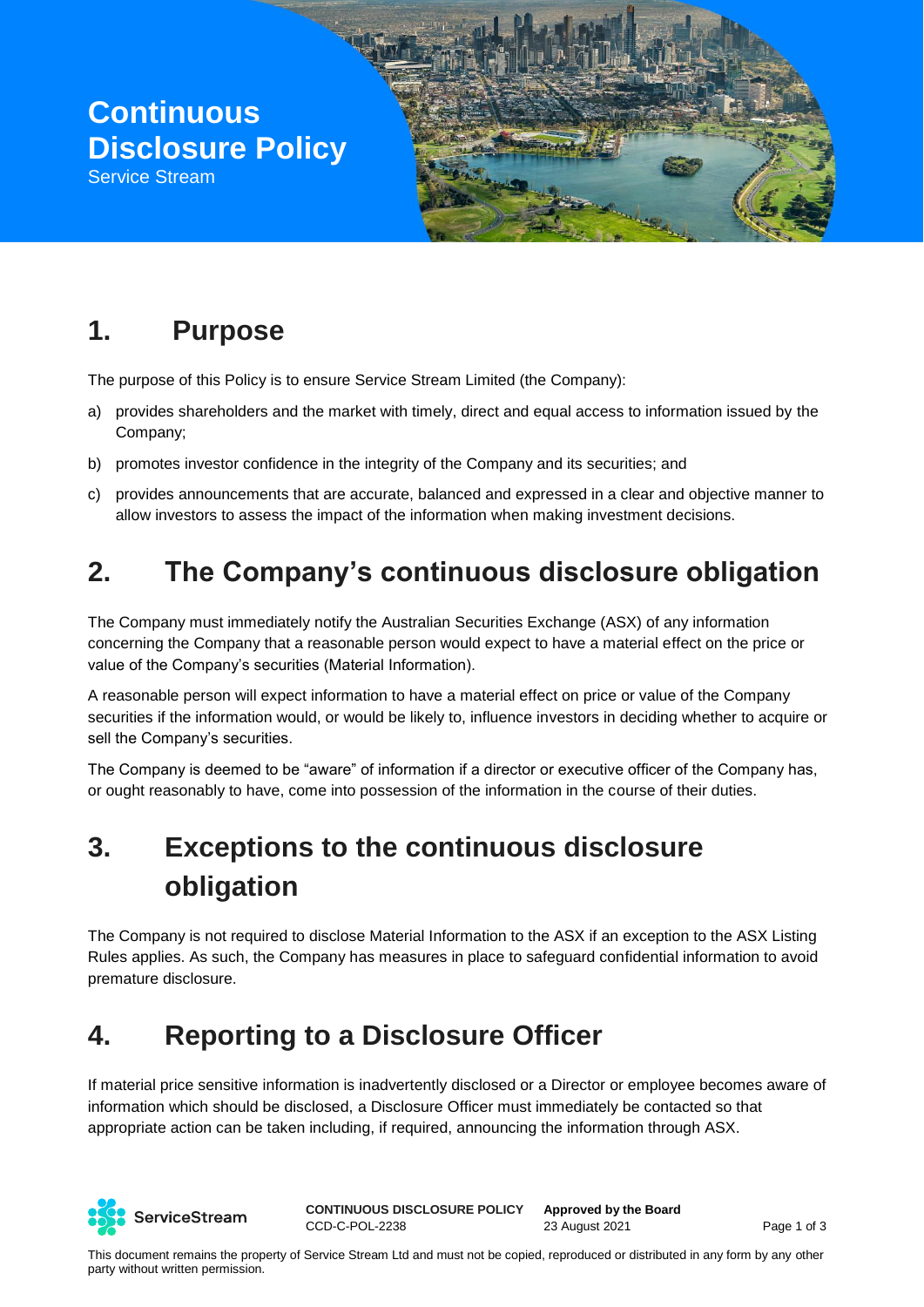# **Continuous Disclosure Policy**

Service Stream

### **5. Disclosure Officers**

The Directors, Managing Director, Chief Financial Officer and Company Secretary are Disclosure Officers.

### **6. Notifying and disclosing Material Information**

#### **6.1. Authority to authorise ASX announcement**

Only a Disclosure Officer may authorise communication on behalf of the Company in relation to matters requiring disclosure by the ASX Listing Rules.

The Board approves the text of any announcement to the ASX.

Where the urgency of the subject matter precludes reference to the full Board, an announcement may be approved by the Directors who are available.

The Company Secretary is responsible for communications with the ASX.

#### **6.2. Disclose to ASX first**

In general, you must not disclose any Material Information to any person outside the Company unless it has first been given to the ASX by the Company.

# **7. Communicating with analysts, the media, shareholders and others**

Questions, queries or other requests for information from analysts, the media or shareholders must be referred to the Chief Financial Officer or Managing Director. In general, Material Information must not be disclosed before it has been announced to the ASX.

No other publications about or mentioning the Company may be issued without the approval of the Managing Director and a copy supplied to the Company Secretary.

## **8. Trading halts**

The Company may request a trading halt to prevent the emergence of a false or uninformed market for the Company's securities and to manage disclosure issues.



**CONTINUOUS DISCLOSURE POLICY** CCD-C-POL-2238

**Approved by the Board** 23 August 2021 Page 2 of 3